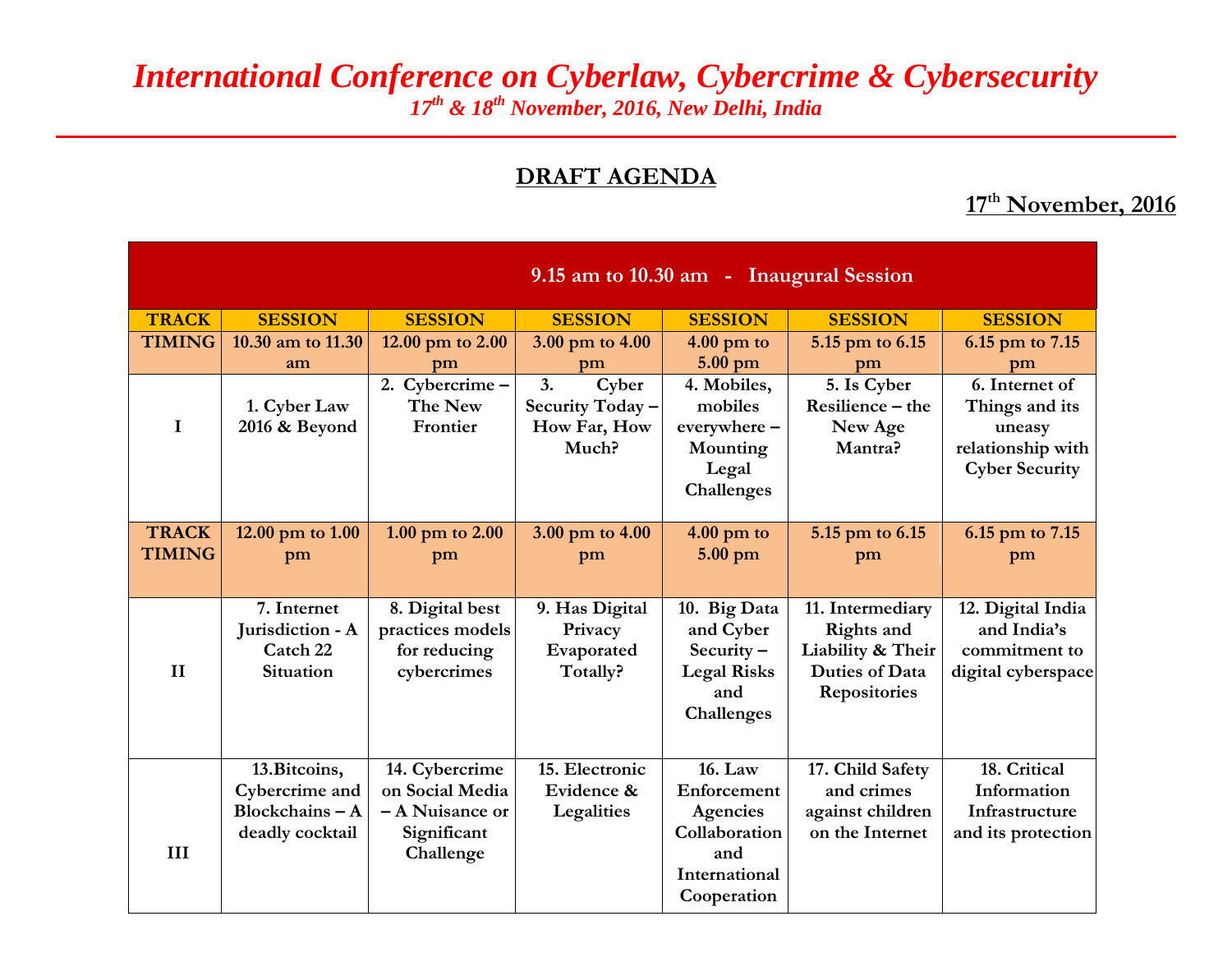## *International Conference on Cyberlaw, Cybercrime & Cybersecurity 17th & 18th November, 2016, New Delhi, India*

|    | 19. Darknet, a  | 20. Cyber | 21. International | 22. Cyber       | 23. Protecting         | 24. Indian         |
|----|-----------------|-----------|-------------------|-----------------|------------------------|--------------------|
|    | black hole or a | Diplomacy | Frameworks-       | warfare and     | Intellectual           | Cyberlaw and       |
| IV | new paradigm –  |           | Need for          | cyber peace $-$ | <b>Property Rights</b> | Indian initiatives |
|    | Legal and Cyber |           | International     | two ends of     | in Cyberspace          | on cyberspace      |
|    | Security        |           | Collaborations    | the same coin   |                        |                    |
|    | challenges      |           |                   |                 |                        |                    |

**Networking Tea:** 11.30 to 12.00 pm 5.00 pm to 5.15 pm

**Networking Lunch:** 2.00 pm to 3.00 pm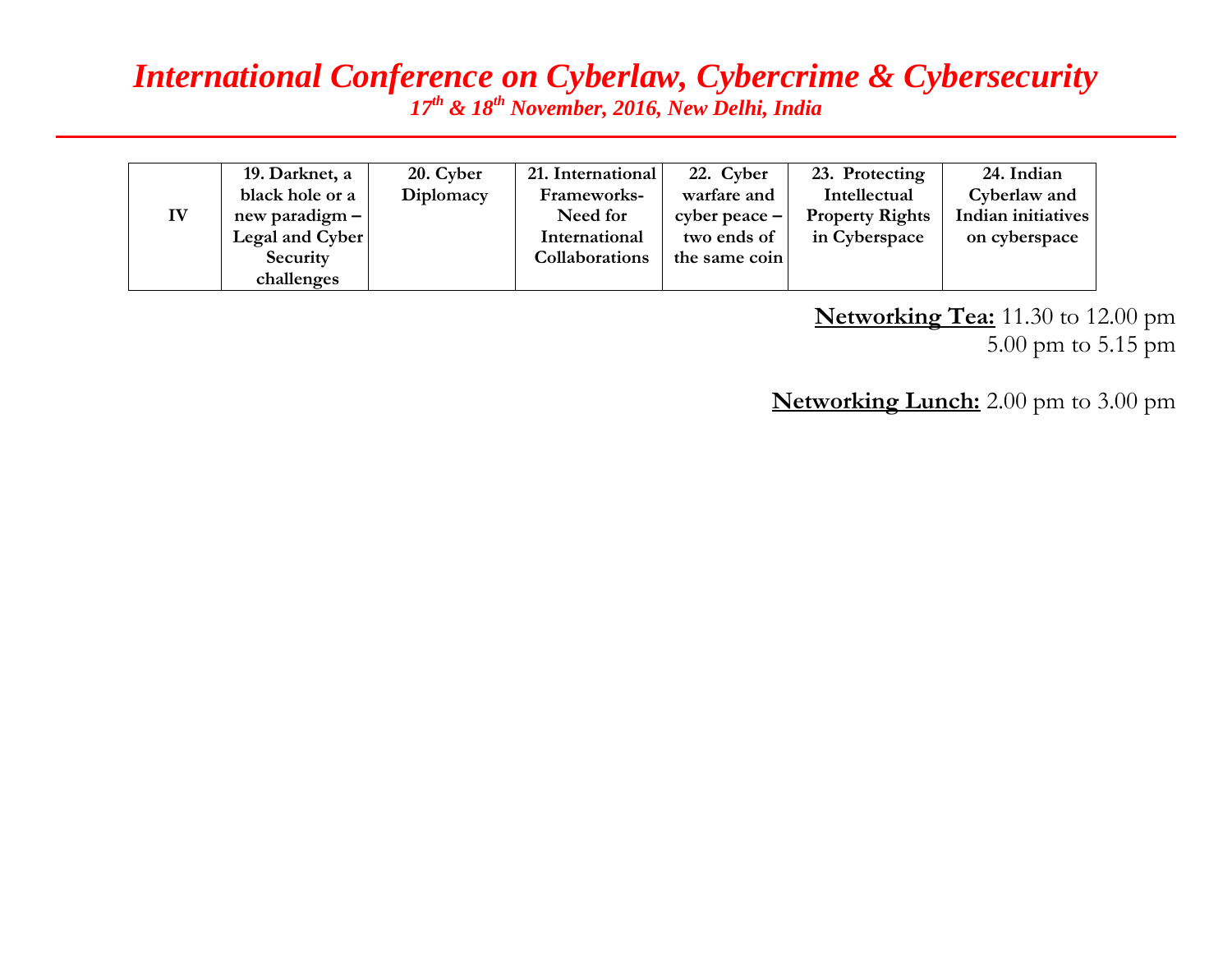### *International Conference on Cyberlaw, Cybercrime & Cybersecurity 17th & 18th November, 2016, New Delhi, India*

#### **18<sup>h</sup> November, 2016**

| <b>TRACK</b>  | <b>SESSION</b>     | <b>SESSION</b>   | <b>SESSION</b>         | <b>SESSION</b>           | <b>SESSION</b>     | <b>SESSION</b> |
|---------------|--------------------|------------------|------------------------|--------------------------|--------------------|----------------|
| <b>TIMING</b> | 9.15 am to 11.00   | 11.30 am to 1.00 | 2.00 pm to 3.00        | 3.00 pm to 4.00 pm       | 4.15 pm to 5.15    | $5.15$ pm to   |
|               | am                 | pm               | pm                     |                          | nm                 | $6.15$ pm      |
|               | 25. Globalization  | 26. Rules of the | 27. Cyber              | 28. Internet             | 29.Information     | 30.            |
|               | of Cyber           | Road and         | <b>Security Trends</b> | Governance, Net          | sharing, cyber     | Valedictory    |
| $\mathbf{V}$  | Terrorism, Cyber   | Norms of         | on the horizon -       | Neutrality $-$           | $security -$       | <b>Session</b> |
|               | Radicalization &   | Cyberspace       | what we need to        | Progress So Far &        | legal, policy      |                |
|               | Cyber              |                  | be prepared for?       | <b>Challenges Ahead</b>  | and other          |                |
|               | Extremism          |                  |                        |                          | challenges         |                |
| <b>TRACK</b>  | 9.00 am to 10.00   | $10.00$ am to    | 11.30 am to 1.00       | 2.00 pm to 3.00 pm       | 3.00 pm to 4.00    | $4.15$ pm to   |
| <b>TIMING</b> | am                 | 11.00 am         | pm                     |                          | pm                 | $5.00$ pm      |
|               |                    |                  |                        |                          |                    |                |
|               | 31.Data            | 32. Cyber        | 33. Cyber              | 34. Cyber                | 35. MLAT-          | 36. Data       |
|               | protection and     | Citizenship      | Forensics and          | Insurance and            | how far            | economy-       |
|               | data collection in |                  | Connected              | connected Policy         | relevant today     | challenges     |
| VI            | ubiquitous         |                  | <b>Legal Issues</b>    | <b>Issues</b>            | and the way        | for            |
|               | Internet - legal   |                  |                        |                          | forward            | stakeholders   |
|               | and policy         |                  |                        |                          |                    |                |
|               | challenges         |                  |                        |                          |                    |                |
|               | 37. Legal and      | 38. Role of      | 39.Surveillance,       | 40. Capacity             | 41. Digital        | 42. Cloud      |
|               | policy issues in   | India in         | Interception,          | building and             | Defamation,        | computing      |
|               | the emerging       | changing         | Blocking &             | <b>Judges and Cyber</b>  | <b>Right To Be</b> | and cyber      |
|               | paradigm shifts    | global cyber     | Sovereignty            | Security                 | Forgotten &        | $security -$   |
| VII           | on the Internet    | order            |                        | Professionals            | Connected          | where to       |
|               |                    |                  |                        | Training on              | Legalities         | draw           |
|               |                    |                  |                        | <b>Cyberspace Issues</b> |                    | relevance      |